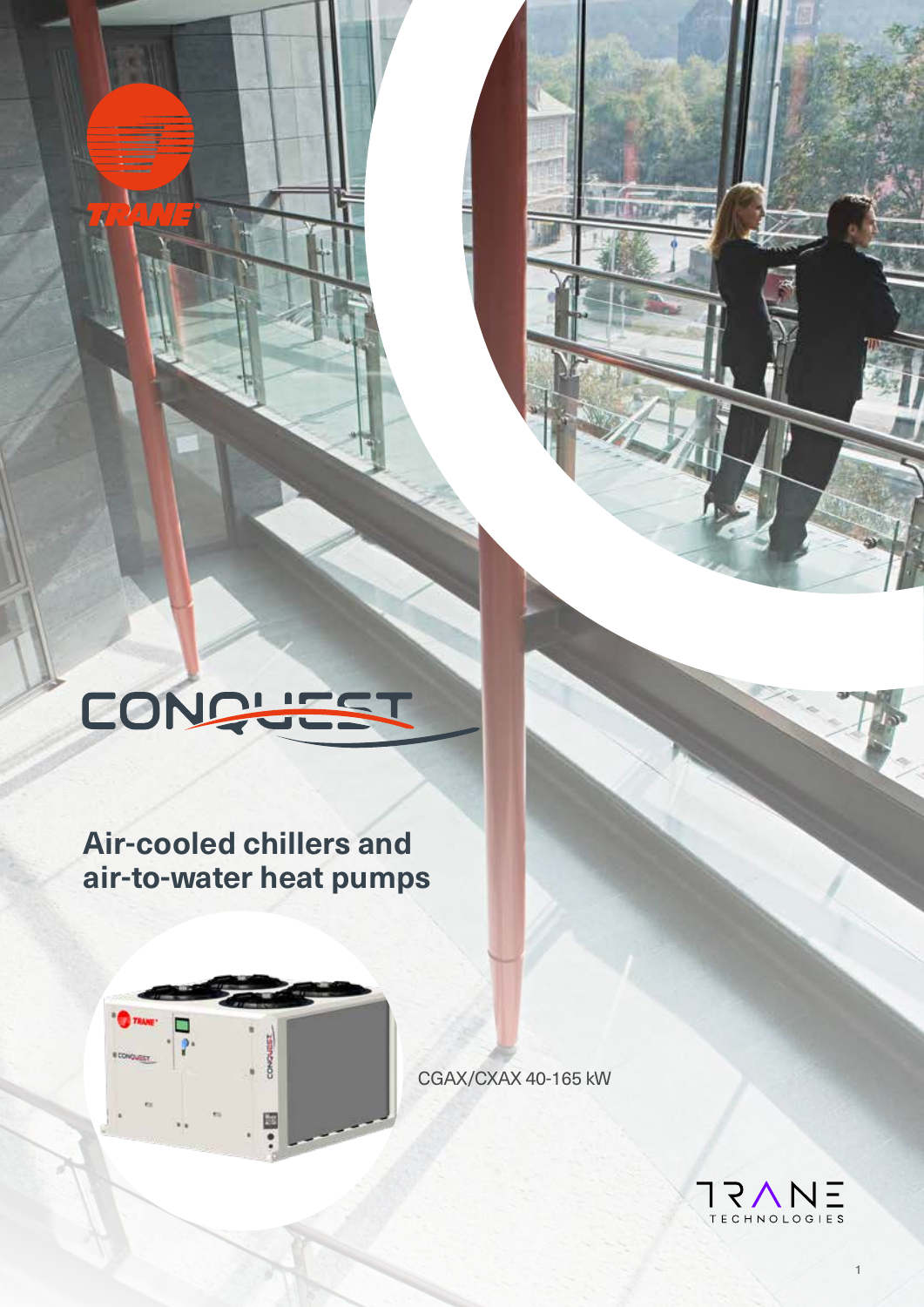### Trane Conquest

Air-cooled chillers and air-to-water heat pumps

Your primary concern when selecting HVAC equipment for your building should be comfort, efficiency and economy. Trane Conquest chillers and heat pumps uniquely combine the best in performance with the best in value.

The smart and versatile Conquest range has been designed by Trane using over 100 years of experience to provide optimized efficiency with exceptionally low sound levels and high quality of materials and construction for total reliability.

#### Durability and high quality **Exceptionally low sound levels**



Advanced FEA (Finished Element Analysis) and vibration testing guarantee robust design which is built-to-last.

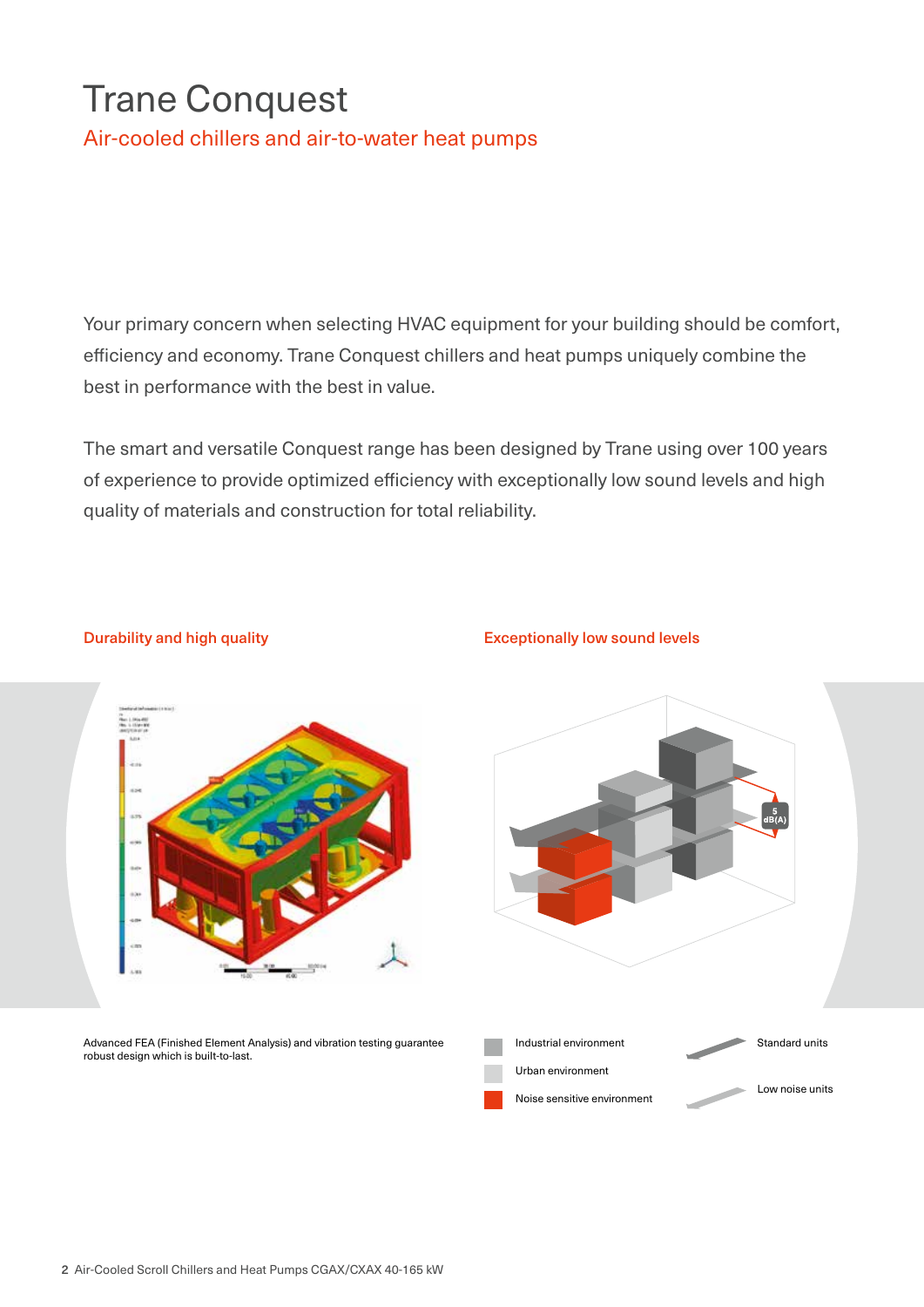



#### Energy Efficient

The better the efficiency, the lower your energy costs. Trane has developed the Conquest range to optimize your Total Cost of Ownership (TCO). The design of the units has been optimized for part load operation since units always modulate throughout their real life utilization. The High Efficiency models use EC fan dynamic modulation to reach higher seasonal efficiencies, all year round.



#### **Quiet**

Operating noise can be a significant intrusion into a sensitive building environment. The Conquest range includes both standard and low sound level models, so you can choose what suits your particular application. No compromise in operational efficiency has been made in providing these levels of sound attenuation. The Low Noise (LN) model achieves an impressive 47 dB(A) sound pressure level (@10m in free field).



#### Reliable

With equipment as critical as an HVAC system, quality is non-negotiable. At Trane we manufacture and design the core components and put our systems through extremely demanding performance and reliability tests. As a result, you have peace of mind, and we have the confidence to offer exceptional warranty cover of up to ten years.



#### **Smart**

The Trane Conquest range is made smart to make your life easier. It has the capability to provide all-year cooling in ambients from -18°C up to 46°C and all-year heating down to -15°C. It is ideally suited to comfort applications and is fully Ecodesign compliant.

Units have a compact and low height design for quick and easy integration into jobsites. Footprint has been reduced by 30% versus the previous generation and unit height is between 1.5 and 1.75m depending on the model and options.

Operation could not be easier thanks to the Trane light commercial controller, the LCD interface and the optional Deluxe Display featuring a userfriendly 7" touchscreen. Connectivity with Modbus, BACnet®, LonTalk® and Trane BMS is made simple with the Smart Com interface.

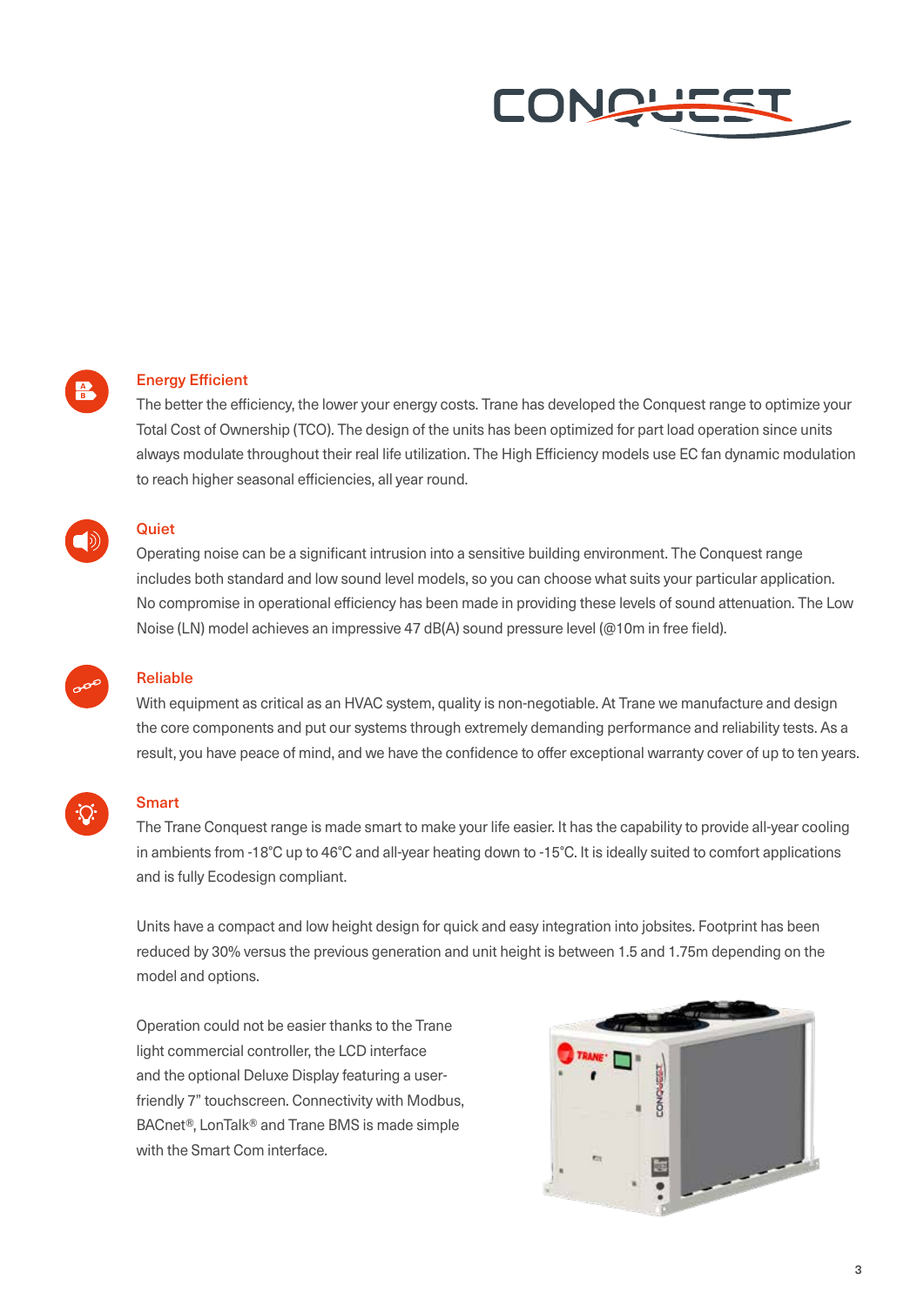### Trane proprietary technology\*

provides the innovative solution your building needs

#### Electronically Commutated (EC) fans \*

- Improved capacity modulation
- Enables low ambient operation
- Reduced power consumption
- Reduced energy costs

#### Adaptive Frequency™ Drive

- Optional on water pumps
- Improves user comfort and process accuracy
- Reduces pump consumption and energy bills



#### Trane light commercial controller

- LCD display with clear messages in 15 languages
- Easy use with navigation buttons
- Clear display of critical information
- Customizable with customer communication package
	- Chilled water set-point
	- Demand limit
	- Analogue capacity output
	-



**CONQUES** 

n

#### • Analogue capacity output<br>• Programmable relays **Optional deluxe 7" color touchscreen display:**

- Easy to use, intuitive menus
- Clear alarm log
- Full data trending
- Remote monitoring



m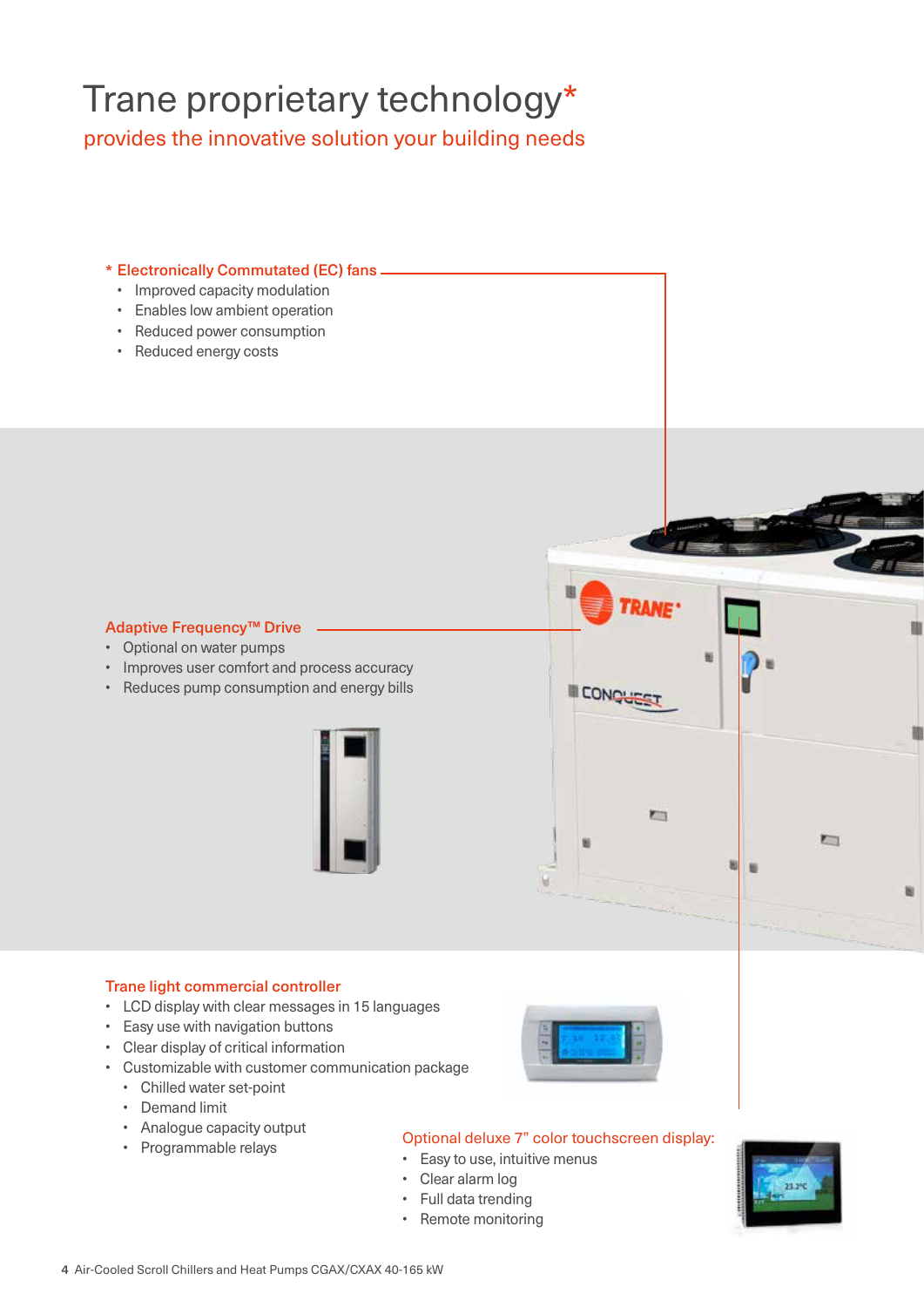

#### Optional hydraulic module

- Housed within the chiller frame to keep overall size to a minimum
- Single or dual pump
- Optional water buffer tank



#### Connectivity \*

• Smart Com interface integrates seamlessly with LonTalk®, BACnet®, Modbus and Trane BMS

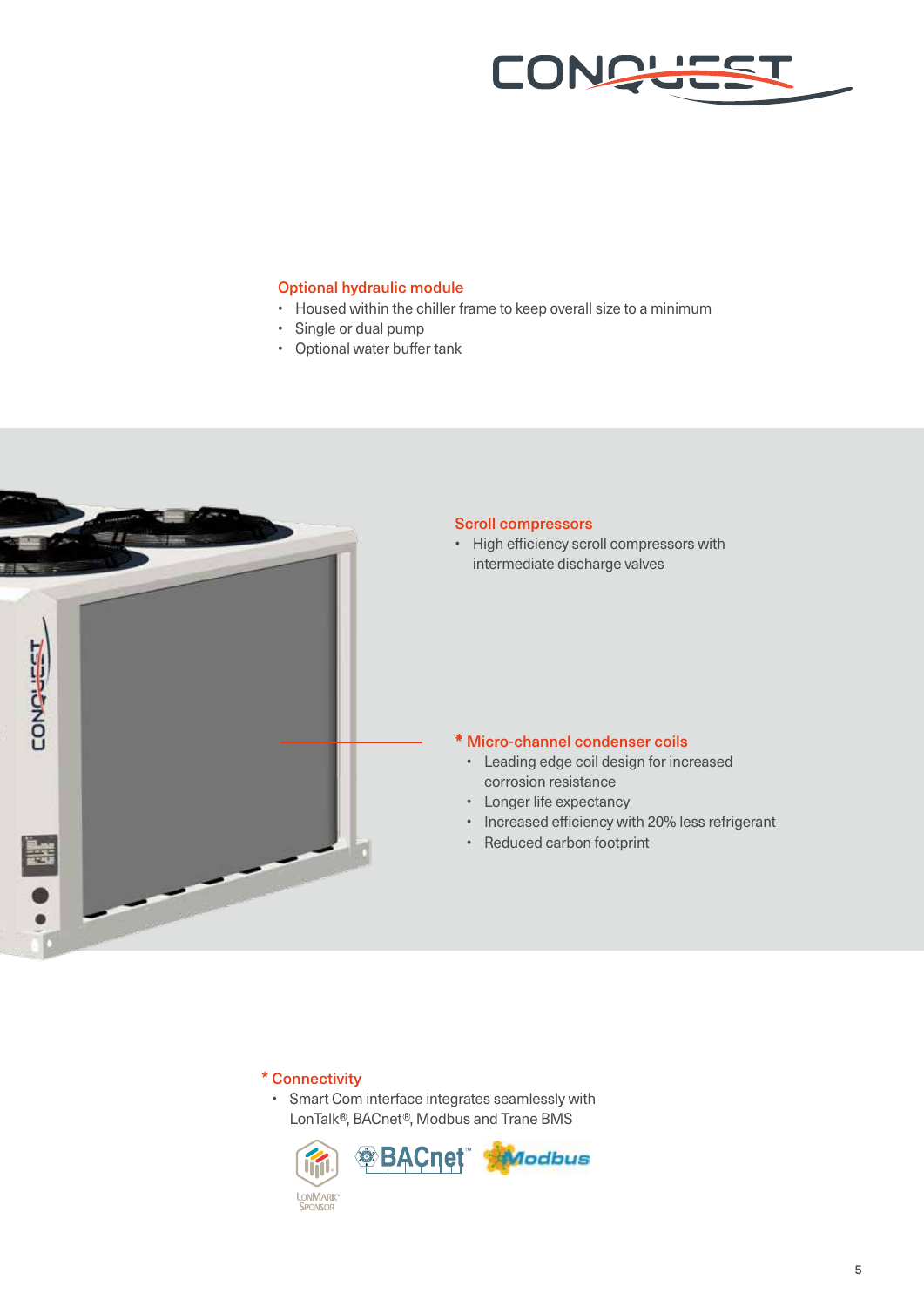### General Specifications

| Operating outdoor air temperature range (min./max.) (1) | (°C)      | $-18/+46^{\circ}$ C |
|---------------------------------------------------------|-----------|---------------------|
| Leaving water temperature range (min./max.) (2)         | (°C)      | $-12/20^{\circ}$ C  |
| Power supply                                            | (V/Ph/Hz) | 400/3/50            |

#### CGAX Standard and High Efficiency

|                                                  |       | <b>CGAX</b><br>015 | <b>CGAX</b><br>017 | <b>CGAX</b><br>020 | <b>CGAX</b><br>023 | <b>CGAX</b><br>026 | <b>CGAX</b><br>030 | <b>CGAX</b><br>036 | <b>CGAX</b><br>039 | <b>CGAX</b><br>045 | <b>CGAX</b><br>035 | <b>CGAX</b><br>040 | <b>CGAX</b><br>046 | <b>CGAX</b><br>052 | <b>CGAX</b><br>060 |
|--------------------------------------------------|-------|--------------------|--------------------|--------------------|--------------------|--------------------|--------------------|--------------------|--------------------|--------------------|--------------------|--------------------|--------------------|--------------------|--------------------|
| Net cooling capacity (3)                         | (kW)  | 45                 | 51                 | 60                 | 67                 | 75                 | 84                 | 101                | 113                | 130                | 100                | 118                | 132                | 149                | 166                |
| Total power input (3)                            | (kW)  | 15                 | 17                 | 19                 | 22                 | 26                 | 29                 | 33                 | 38                 | 42                 | 35                 | 39                 | 47                 | 51                 | 58                 |
| EER - SE & HE versions                           |       | 3.07               | 2.94               | 3.14               | 3.00               | 2.92               | 2.85               | 3.07               | 2.99               | 3.09               | 2.85               | 3.00               | 2.84               | 2.90               | 2.85               |
| <b>Eurovent Efficiency Class -</b><br>cooling    |       | B                  | B                  | B                  | B                  | B                  | C                  | B                  | B                  | B                  | C                  | B                  | C                  | C                  | C                  |
| Seasonal space efficiency (ns,c)<br>- SE version | (9/0) | 186.4              | 177.6              | 174.2              | 177.6              | 173.4              | 171.7              | 198.4              | 198.9              | 199.9              | 182.8              | 180.8              | 174.7              | 179.2              | 179.1              |
| SEER - SE version                                |       | 4.74               | 4.52               | 4.43               | 4.52               | 4.41               | 4.37               | 5.05               | 5.06               | 5.09               | 4.65               | 4.60               | 4.45               | 4.56               | 4.56               |
| Seasonal space efficiency (ns,c)<br>- HE version | (%)   | 187.1              | 177.9              | 181.8              | 183.0              | 175.8              | 172.5              | 204.1              | 205.3              | 206.2              | 183.3              | 188.0              | 178.1              | 181.1              | 179.6              |
| SEER - HE version                                |       | 4.76               | 4.53               | 4.63               | 4.66               | 4.47               | 4.39               | 5.19               | 5.22               | 5.25               | 4.66               | 4.78               | 4.53               | 4.61               | 4.57               |
| Number of circuit(s)                             |       | $\mathbf{1}$       |                    | $\mathbf{1}$       |                    | $\mathbf{1}$       |                    | $\overline{1}$     | $\overline{1}$     | $\overline{1}$     | $\overline{2}$     | $\overline{2}$     | $\overline{2}$     | $\overline{2}$     | $\overline{2}$     |
| Number of compressors per<br>circuit             |       | $\overline{c}$     | $\overline{c}$     | 2                  | $\overline{c}$     | 2                  | 2                  | 3                  | 3                  | 3                  | $\overline{c}$     | $\overline{c}$     | $\overline{c}$     | $\overline{c}$     | $\overline{c}$     |
| <b>Acoustic data</b>                             |       |                    |                    |                    |                    |                    |                    |                    |                    |                    |                    |                    |                    |                    |                    |
| Sound power level<br>(standard noise) (5)        | (dBA) | 83                 | 83                 | 85                 | 85                 | 85                 | 86                 | 84                 | 85                 | 87                 | 86                 | 88                 | 88                 | 88                 | 89                 |
| Sound power level<br>(low noise) (5)             | (dBA) | 77                 | 77                 | 79                 | 79                 | 79                 | 80                 | 79                 | 80                 | 82                 | 81                 | 82                 | 82                 | 82                 | 83                 |
| <b>Dimensions and weights (operating)</b>        |       |                    |                    |                    |                    |                    |                    |                    |                    |                    |                    |                    |                    |                    |                    |
| Length                                           | (mm)  | 2346               | 2346               | 2346               | 2346               | 2346               | 2346               | 2327               | 2327               | 2327               | 2327               | 2327               | 2327               | 2327               | 2327               |
| Width                                            | (mm)  | 1285               | 1285               | 1285               | 1285               | 1285               | 1285               | 2250               | 2250               | 2250               | 2250               | 2250               | 2250               | 2250               | 2250               |
| Height (standard noise)                          | (mm)  | 1524               | 1524               | 1524               | 1524               | 1524               | 1524               | 1524               | 1524               | 1524               | 1524               | 1524               | 1524               | 1524               | 1524               |
| Height (low noise)                               | (mm)  | 1747               | 1747               | 1747               | 1747               | 1747               | 1747               | 1747               | 1747               | 1747               | 1747               | 1747               | 1747               | 1747               | 1747               |
| Weight                                           | (kg)  | 497                | 509                | 552                | 557                | 587                | 599                | 819                | 824                | 879                | 887                | 973                | 983                | 1004               | 1029               |

(1) With low ambient temperature option

(2) With process cooling option

(3) At Eurovent conditions: 12/7°C entering/leaving water temperature and 35°C ambient temperature according to EN 14511-2018.

(5) At Eurovent conditions, with 1pW reference sound power, according to ISO9614

(5) According to EN14825:2018. Ecodesign rating for comfort chiller – fan coil application

(6) Average at 10 meters in a free field. This is a non-contractual data, calculated from the above certified sound power level according to the formula Lp=Lw-10logS. This is an averaged value considering the unit as a paralelopedic box with five exposed face areas

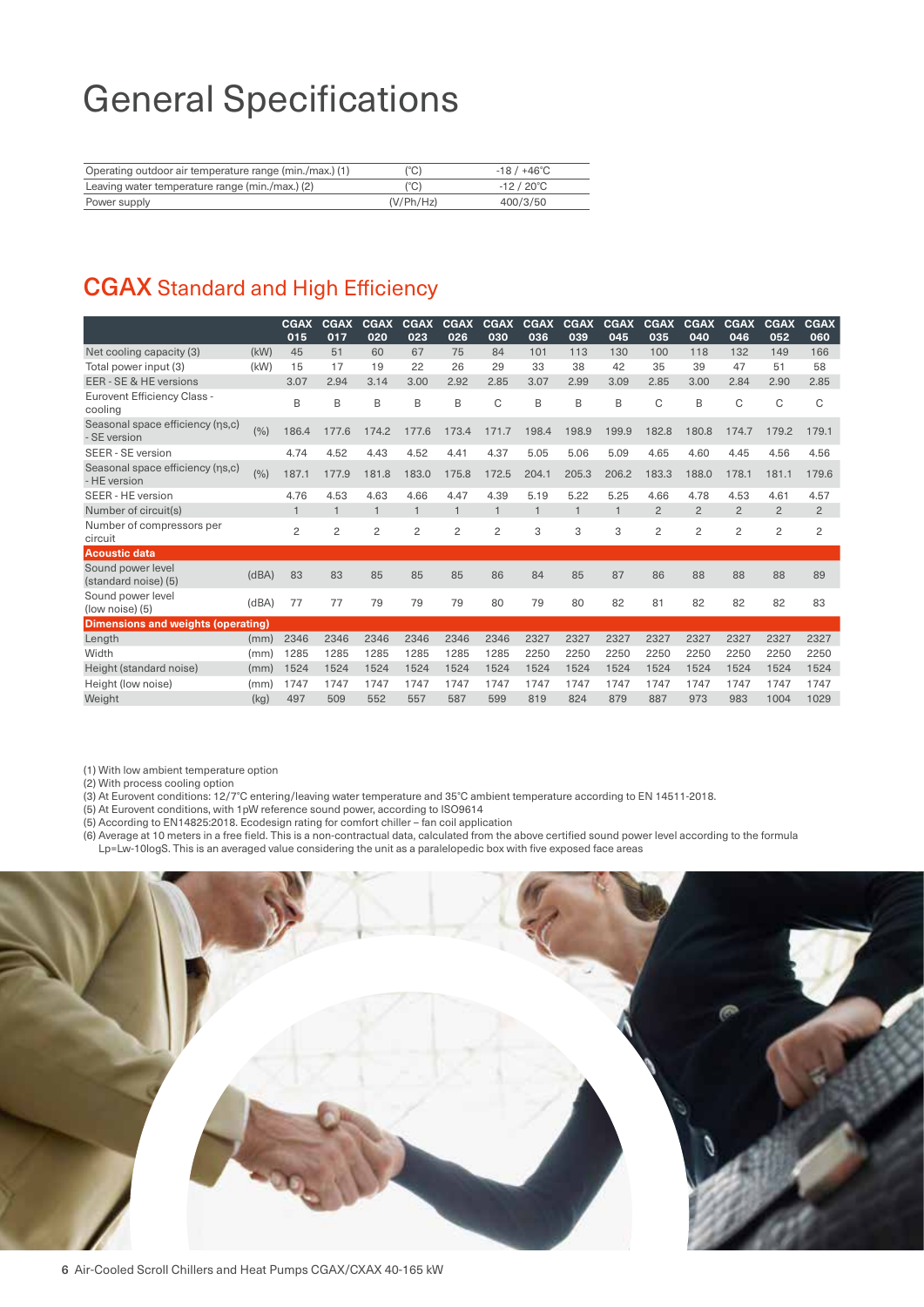

| Heating operating outdoor air temperature range (min./max.)     | '°C)      | $-15/120$  |
|-----------------------------------------------------------------|-----------|------------|
| Heating leaving water temperature range (min./max.)             | (°C)      | $+20/+60$  |
| Cooling operating outdoor air temperature range (min./max.) (1) | (°C)      | $-10/ +46$ |
| Cooling leaving water temperature range (min./max.) (2)         | (°C)      | $-10/20$   |
| Power supply                                                    | (V/Ph/Hz) | 400/3/50   |

#### CXAX Standard and High Efficiency

|                                                          |            | <b>CXAX</b><br>015 | <b>CXAX</b><br>017 | <b>CXAX</b><br>020 | <b>CXAX</b><br>023 | <b>CXAX</b><br>026          | <b>CXAX</b><br>030 | <b>CXAX</b><br>036 | <b>CXAX</b><br>039 | <b>CXAX</b><br>045   | <b>CXAX</b><br>035 | <b>CXAX</b><br>040 | <b>CXAX</b><br>046 | <b>CXAX</b><br>052   | <b>CXAX</b><br>060 |
|----------------------------------------------------------|------------|--------------------|--------------------|--------------------|--------------------|-----------------------------|--------------------|--------------------|--------------------|----------------------|--------------------|--------------------|--------------------|----------------------|--------------------|
| Net heating capacity (3)                                 | (kW)       | 44                 | 50                 | 58                 | 65                 | 71                          | 80                 | 96                 | 110                | 121                  | 100                | 116                | 129                | 142                  | 161                |
| Total power input (3)                                    | (kW)       | 14                 | 16                 | 19                 | 21                 | 24                          | 26                 | 30                 | 36                 | 40                   | 32                 | 38                 | 43                 | 47                   | 54                 |
| COP SE & HE versions (3)                                 | (kW)<br>kW | 3.11               | 3.08               | 3.02               | 3.05               | 3.01                        | 3.03               | 3.20               | 3.09               | 3.03                 | 3.16               | 3.05               | 3.01               | 3.01                 | 3.00               |
| Eurovent efficiency class -<br>heating                   |            | B                  | B                  | B                  | B                  | B                           | B                  | A                  | B                  | B                    | B                  | B                  | B                  | B                    | B                  |
| Rated capacity (Pdesign h) (4)                           | (kW)       | 39                 | 45                 | 51                 | 63                 | 64                          | 72                 | 85                 | 105                | 108                  | 88                 | 103                | 128                | 126                  | 138                |
| Seasonal space efficiency in<br>heating - SE version (4) | (9/0)      | 133.99             | 135.31             |                    |                    | 126.13 132.37 128.15 135.20 |                    |                    |                    | 141.68 136.53 134.49 | 140.24             | 129.87             | 131.00             | 135.18 136.01        |                    |
| <b>SCOP SE version</b>                                   | (kW)<br>kW | 3.42               | 3.46               | 3.23               | 3.38               | 3.28                        | 3.45               | 3.62               | 3.49               | 3.44                 | 3.58               | 3.32               | 3.35               | 3.45                 | 3.48               |
| Seasonal space efficiency in<br>heating - HE version (4) | (%)        | 116.45             | 114.82             | 116.19 118.19      |                    | 130.23                      | 135.79             | 129.01             | 140.07             | 128.46               | 134.37             | 128.63             |                    | 128.82 132.33 132.94 |                    |
| <b>SCOP HE version</b>                                   | (kW/<br>kW | 2.99               | 2.95               | 2.98               | 3.03               | 3.33                        | 3.47               | 3.30               | 3.58               | 3.29                 | 3.43               | 3.29               | 3.30               | 3.38                 | 3.40               |
| Net cooling capacity (5)                                 | (kW)       | 43                 | 49                 | 59                 | 66                 | 72                          | 80                 | 96                 | 109                | 119                  | 98                 | 115                | 128                | 143                  | 156                |
| Total power input (5)                                    | (kW)       | 14                 | 17                 | 19                 | 22                 | 25                          | 29                 | 32                 | 37                 | 42                   | 33                 | 37                 | 43                 | 50                   | 57                 |
| <b>EER</b>                                               | (kW)<br>kW | 3.02               | 2.97               | 3.16               | 2.96               | 2.83                        | 2.79               | 2.97               | 2.97               | 2.82                 | 2.94               | 3.08               | 2.96               | 2.90                 | 2.74               |
| <b>Eurovent Efficiency Class -</b><br>cooling            |            | B                  | B                  | B                  | B                  | C                           | C                  | B                  | B                  | B                    | B                  | B                  | B                  | B                    | C                  |
| <b>SEER SE version</b>                                   | (kW)<br>kW | 4.25               | 4.25               | 3.99               | 4.09               | 3.86                        | 3.87               | 4.41               | 4.29               | 4.12                 | 4.40               | 4.14               | 4.15               | 4.13                 | 4.03               |
| <b>SEER HE version</b>                                   | (kW/<br>kW | 4.46               | 4.27               | 4.14               | 4.22               | 3.90                        | 3.88               | 4.56               | 4.45               | 4.25                 | 4.39               | 4.30               | 4.26               | 4.11                 | 4.05               |
| Number of circuit(s)                                     |            | $\mathbf{1}$       | $\mathbf{1}$       | $\mathbf{1}$       | $\mathbf{1}$       | $\mathbf{1}$                | $\mathbf{1}$       | $\mathbf{1}$       | $\mathbf{1}$       | $\mathbf{1}$         | $\overline{2}$     | $\overline{c}$     | $\overline{2}$     | $\overline{c}$       | $\overline{c}$     |
| Number of compressors per<br>circuit                     |            | $\overline{c}$     | $\overline{c}$     | $\overline{c}$     | $\overline{c}$     | $\overline{c}$              | $\overline{c}$     | 3                  | 3                  | 3                    | $\overline{c}$     | $\overline{c}$     | $\overline{c}$     | $\overline{c}$       | 2                  |
| <b>Acoustic data</b>                                     |            |                    |                    |                    |                    |                             |                    |                    |                    |                      |                    |                    |                    |                      |                    |
| Sound power level<br>(standard noise) (6)                | (dBA)      | 84                 | 84                 | 85                 | 85                 | 85                          | 86                 | 86                 | 87                 | 88                   | 87                 | 89                 | 88                 | 88                   | 89                 |
| Sound power level<br>(low noise) (6)                     | (dBA)      | 78                 | 78                 | 78                 | 80                 | 81                          | 80                 | 81                 | 81                 | 82                   | 81                 | 81                 | 83                 | 83                   | 84                 |
| <b>Dimensions and weights (operating)</b>                |            |                    |                    |                    |                    |                             |                    |                    |                    |                      |                    |                    |                    |                      |                    |
| Length                                                   | (mm)       | 2346               | 2346               | 2346               | 2346               | 2346                        | 2346               | 2327               | 2327               | 2327                 | 2327               | 2327               | 2327               | 2327                 | 2327               |
| Width                                                    | (mm)       | 1285               | 1285               | 1285               | 1285               | 1285                        | 1285               | 2250               | 2250               | 2250                 | 2250               | 2250               | 2250               | 2250                 | 2250               |
| Height (standard noise)                                  | (mm)       | 1524               | 1524               | 1524               | 1524               | 1524                        | 1724               | 1524               | 1524               | 1524                 | 1524               | 1524               | 1524               | 1524                 | 1724               |
| Height (low noise)                                       | (mm)       | 1747               | 1747               | 1747               | 1747               | 1747                        | 1947               | 1747               | 1747               | 1747                 | 1747               | 1747               | 1747               | 1747                 | 1947               |
| Weight                                                   | (kg)       | 539                | 545                | 582                | 624                | 630                         | 665                | 881                | 925                | 942                  | 974                | 998                | 1072               | 1093                 | 1163               |

(1) With low ambient temperature option

(2) With process cooling option

(3) At Eurovent conditions: 40/45°C entering/leaving water temperature and DB/WB 7°C/6°C ambient temperature according to EN 14511-2018

(4) According to EN14825:2018. Ecodesign rating for comfort chiller – fan coil application

(5) At Eurovent conditions: 12/7°C entering/leaving water temperature and 35°C ambient temperature according to EN 14511-2018.

(6) At Eurovent conditions, with 1pW reference sound power, according to ISO9614